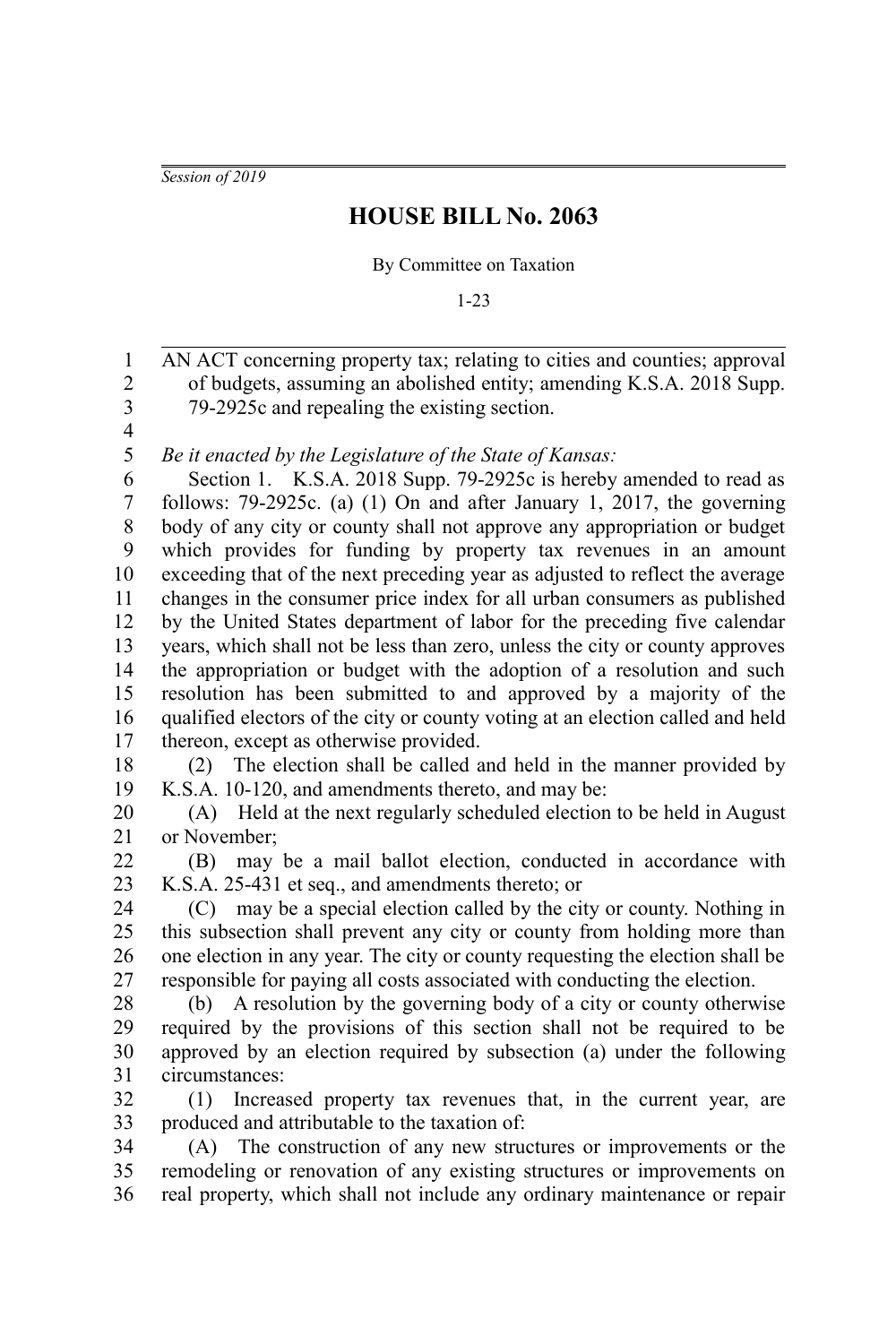of any existing structures or improvements on the property; 1

- (B) increased personal property valuation;
	- (C) real property located within added jurisdictional territory;
- 3 4 5

2

(D) real property which has changed in use;

(E) expiration of any abatement of property from property tax; or

(F) expiration of a tax increment financing district, rural housing incentive district, neighborhood revitalization area or any other similar property tax rebate or redirection program. 6 7 8

9

(2) Increased property tax revenues that will be spent on:

(A) Bond, temporary notes, no fund warrants, state infrastructure loans and interest payments not exceeding the amount of ad valorem property taxes levied in support of such payments, and payments made to a public building commission and lease payments but only to the extent such payments were obligations that existed prior to July 1, 2016; 10 11 12 13 14

(B) payment of special assessments not exceeding the amount of ad valorem property taxes levied in support of such payments; 15 16

(C) court judgments or settlements of legal actions against the city or county and legal costs directly related to such judgments or settlements; 17 18

(D) expenditures of city or county funds that are specifically mandated by federal or state law with such mandates becoming effective on or after July 1, 2015, and loss of funds from federal sources after January 1, 2017, where the city or county is contractually obligated to provide a service; 19 20 21 22 23

(E) expenses relating to a federal, state or local disaster or federal, state or local emergency, including, but not limited to, a financial emergency, declared by a federal or state official. The board of county commissioners may request the governor to declare such disaster or emergency; or 24 25 26 27 28

(F) increased costs above the consumer price index for law enforcement, fire protection or emergency medical services. 29 30

(3) Any increased property tax revenues generated for law enforcement, fire protection or emergency medical services shall be expended exclusively for these purposes but shall not be used for the construction or remodeling of buildings. 31 32 33 34

(4) The property tax revenues levied by the city or county have declined: 35 36

(A) In one or more of the next preceding three calendar years and the increase in the amount of funding for the budget or appropriation from revenue produced from property taxes does not exceed the average amount of funding from such revenue of the next preceding three calendar years, adjusted to reflect changes in the consumer price index for all urban consumers as published by the United States department of labor for the preceding calendar year; or 37 38 39 40 41 42 43